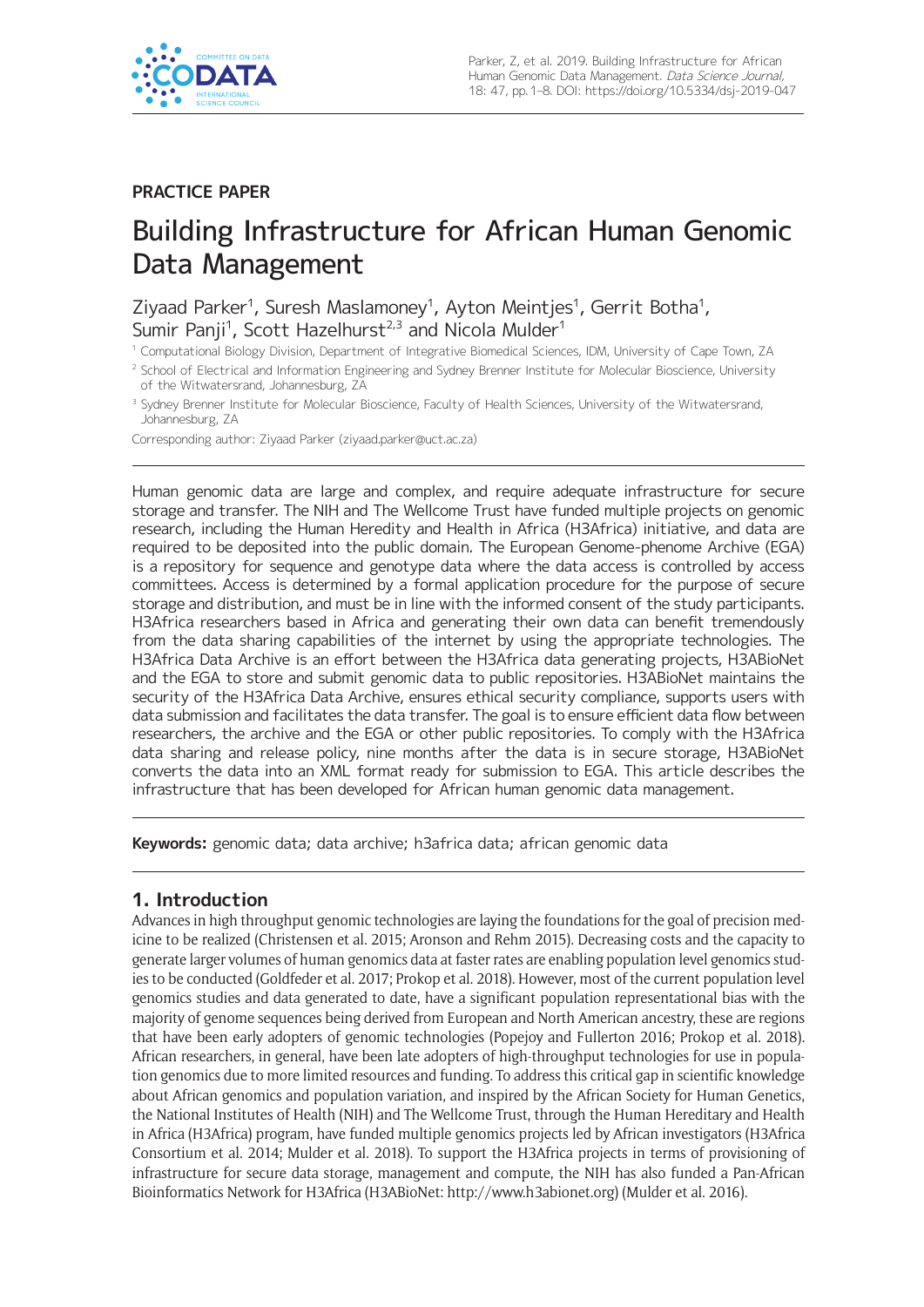The H3Africa Consortium consists of multiple projects and sites distributed across Africa, most of which are generating genomic data linked to clinical data for specific diseases. The principal H3Africa funders (NIH and the Wellcome Trust) require any project data generated to be deposited into a data repository accessible by the scientific community.<sup>1,2</sup> In order to facilitate the storage and accessibility of H3Africa genomics data, significant infrastructure, procedures and policies were established. Part of H3ABioNet's mandate is to develop processes and implement an infrastructure that will enable the ingestion, validation, annotation, secure storage and submission of the African genomics data to the controlled access European Genome-phenome Archive (EGA) (Lappalainen et al. 2015). This has been achieved through the development of the H3Africa Data Archive, which is also ensuring a copy of the genomic data is securely stored and retained on the African continent (Mulder et al. 2016; Mulder et al. 2017). This article describes the infrastructure that has been developed, which to our knowledge, is the first formalized human genomic data archive on the continent.

# **2. Methods**

In order to establish the H3Africa Archive, and to make the submission process seamless, a data storage infrastructure had to be created and new processes and policies developed and adhered to.

## **2.1. Data Submission and Access Policy**

Genomic data associated with phenotype data enables the possibility of re-identification of study participants; hence all human genomic data and its accompanying phenotypic data need to be governed by a controlled access policy (Shabani et al. 2015) (Dyke et al. 2018). H3Africa is distinguished as biospecimens are also being collected and stored at one of the three H3Africa biorepositories, so researchers can request access to genomic data and/or biospecimens. As a consortium, H3Africa has developed its own data submission and access policy which takes into account the genomics and phenotype data generated, as well as policies for the access to and transfer of biospecimens (de Vries et al. 2015). A single H3Africa Data and Biospecimen Access committee has been established to oversee the secondary use of both the data, which is being deposited in the EGA, and biospecimens in the H3Africa biorepositories. The sharing and access policies and the H3Africa Data and Biospecimen Access Committee guidelines seek to provide a balance between protecting the rights of individuals and their data, while at the same time not acting as a barrier to advancing scientific knowledge. A data requester will need to identify the data in the EGA and apply for data access (Lappalainen et al. 2015). The data access request is routed to the Data and Biospecimen Access Committee (DBAC) who review it to determine whether the intended research use is inline with the H3Africa data and access policy, and the requester is a *bona fide* researcher. Once the data request has been reviewed, the H3Africa DBAC will provide a decision to approve or reject it.

## **2.2. Types of data being accepted**

The principal data types being collected for submission to the H3Africa Data Archive and the EGA include genomic sequence data, genotype array files, the associated phenotypes and metadata that is collected along with the samples, and results of any analysis conducted. Genomic sequence data mainly comprises of short DNA sequence reads in FASTQ format (Cock et al. 2010; Hsi-Yang Fritz et al. 2011). The types of data and associated files for the H3Africa research projects are summarised in **Table 1**.

## **2.3. Timelines**

During participant recruitment, participants sign consent forms which gives the researcher the right to use the data for research purposes, and may or may not include consent for sharing and secondary use. Data is generated at the project sites or wherever the sequencing or genotyping equipment is located. The data then undergo validation and quality assurance by the project to clean it, which usually takes up to 2 months, though timelines vary depending on the sample size. At this point, the project's designated data submitter makes contact with the H3Africa Data Archive Team (HDAT) to begin the process of submitting their data to the archive. The submission process details are described in the results section. Once the data is accepted into the data archive's cold storage, it will be incubated for a period of 9 months giving the data owner or researcher time to analyse their data and prepare their publications (**Figure 1**). Thereafter, the data undergo final processing to ensure EGA format compliance, and then are submitted to the EGA.

<https://grants.nih.gov/policy/sharing.htm>.

<sup>2</sup> <https://wellcome.ac.uk/funding/guidance/policy-data-software-materials-management-and-sharing>.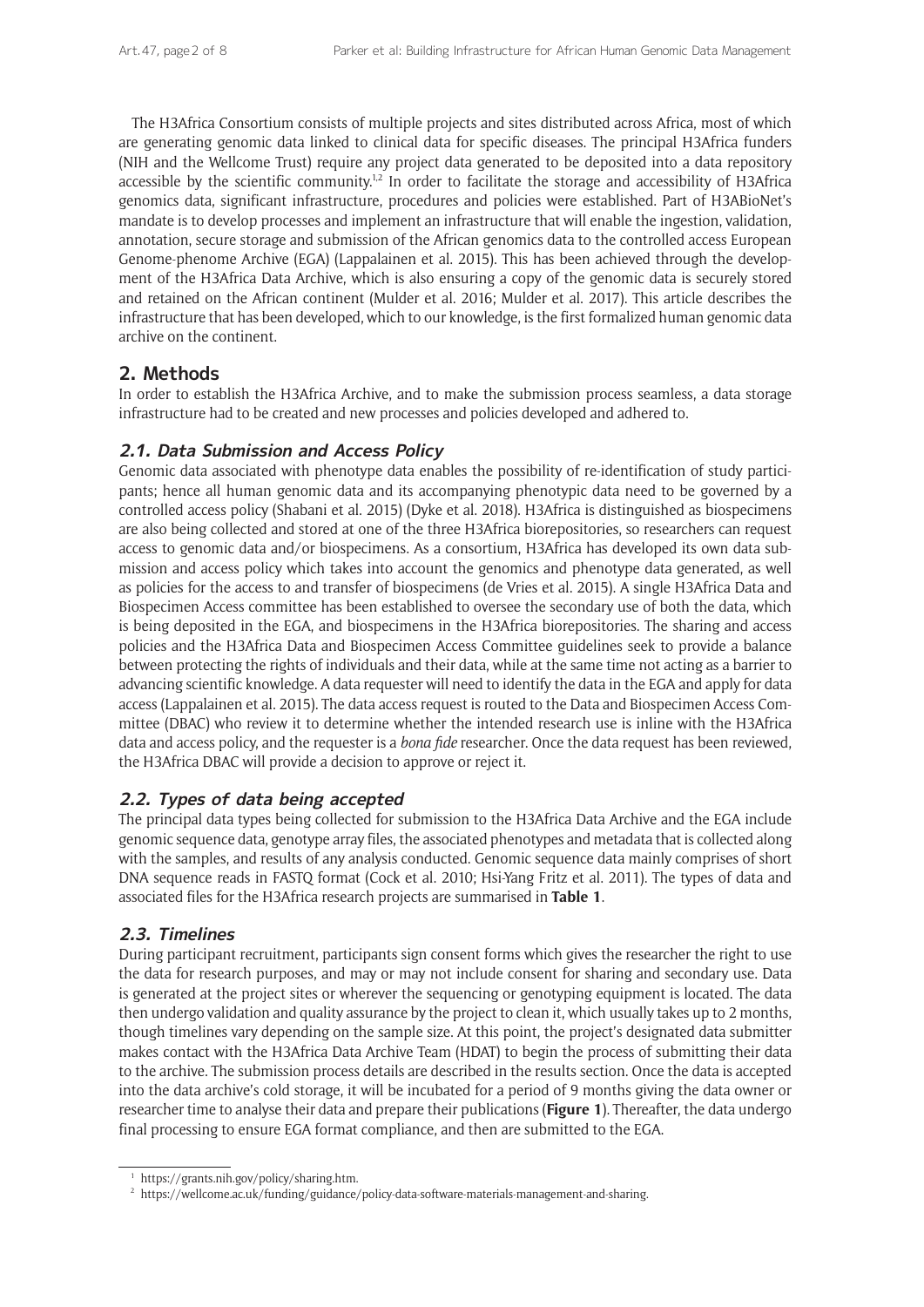#### **Table 1:** Description of data types for submission.

| <b>Exome/Whole Genome Sequence</b>                                                                                     | <b>16S rRNA Microbiome studies</b>                                                                                     | <b>Genome Wide Association</b><br>studies/genotyping arrays                                                    |  |
|------------------------------------------------------------------------------------------------------------------------|------------------------------------------------------------------------------------------------------------------------|----------------------------------------------------------------------------------------------------------------|--|
| Study type and description                                                                                             | Study type and description                                                                                             | Study type and description                                                                                     |  |
| Sequencing platform and technology<br>used                                                                             | Sequencing platform and technology<br>used                                                                             | Genotyping array model/name and<br>description of the software and ver-<br>sion used for calling the genotypes |  |
| FASTQ files linked with de-identified<br>participant ID (minus technical reads<br>such as adapters, linkers, barcodes) | FASTO files linked with de-identified<br>participant ID (minus technical reads<br>such as adapters, linkers, barcodes) | Raw intensity files linked with<br>de-identified participant IDs<br>(IDATs, CELs)                              |  |
| Binary Alignment files (BAMs,<br>de-multiplexed) – linked with<br>participant de-identified ID                         |                                                                                                                        | Manifest file describing SNP or probe<br>content on the genotyping array                                       |  |
| Associated phenotypic data collected                                                                                   | Associated phenotypic data collected                                                                                   | Associated phenotypic data collected                                                                           |  |
| Variant calling files (VCFs)                                                                                           | Final analyses BIOM files (at<br>minimum must contain OTUs)                                                            | Final reports and analysis files<br>generated                                                                  |  |
| Mapping file indicating the relation-<br>ship between the submitted files                                              | Mapping file indicating the relation-<br>ship between the submitted files                                              | Mapping file indicating the relation-<br>ship between the submitted files<br>(completed Array Format template) |  |



**Figure 1:** Timeline for submission of data to public repositories, extracted from the H3Africa Data Sharing, Access and release policy.

The data validation and transfer process from the data source to the H3Africa Archive can take some time —often from two to four months depending on the availability of storage space, the transfer mechanism used, the speed of internet connections and availability of technical human resources. From the date the data gets accepted into EGA, there is a 12 month publication embargo period through the DBAC. This means that the project which owns the data has 12 months to write and publish their papers with no threat of impingement on their work. Some journals require accession IDs before papers can be published, so the data needs to be in EGA prior to paper submission. When the 12 months are over, any researcher can access the data in EGA through the DBAC without a publication embargo.

#### **2.4. Submission Engagement Process**

H3Africa projects collect data from their sites or providers and store it at their hub for analysis. Engagement early on with the H3Africa projects and identification of the data managers and individuals who will be submitting data to the H3Africa Data Archive is beneficial in building up key stakeholder relationships. This engagement enables one to gauge how far the projects are with their timelines and provide an estimation of when data will be submitted to the H3Africa Data Archive enabling the adequate provisioning of resources. A remote meeting is arranged with the data submitters to determine what infrastructure and resources are available in terms of bandwidth, technical expertise and experience in using data transfer tools. The data submitters are then provided with a Data Submission pack and are encouraged to register their submission on the H3Africa Archive Dashboard in order to keep track of the various submissions and their current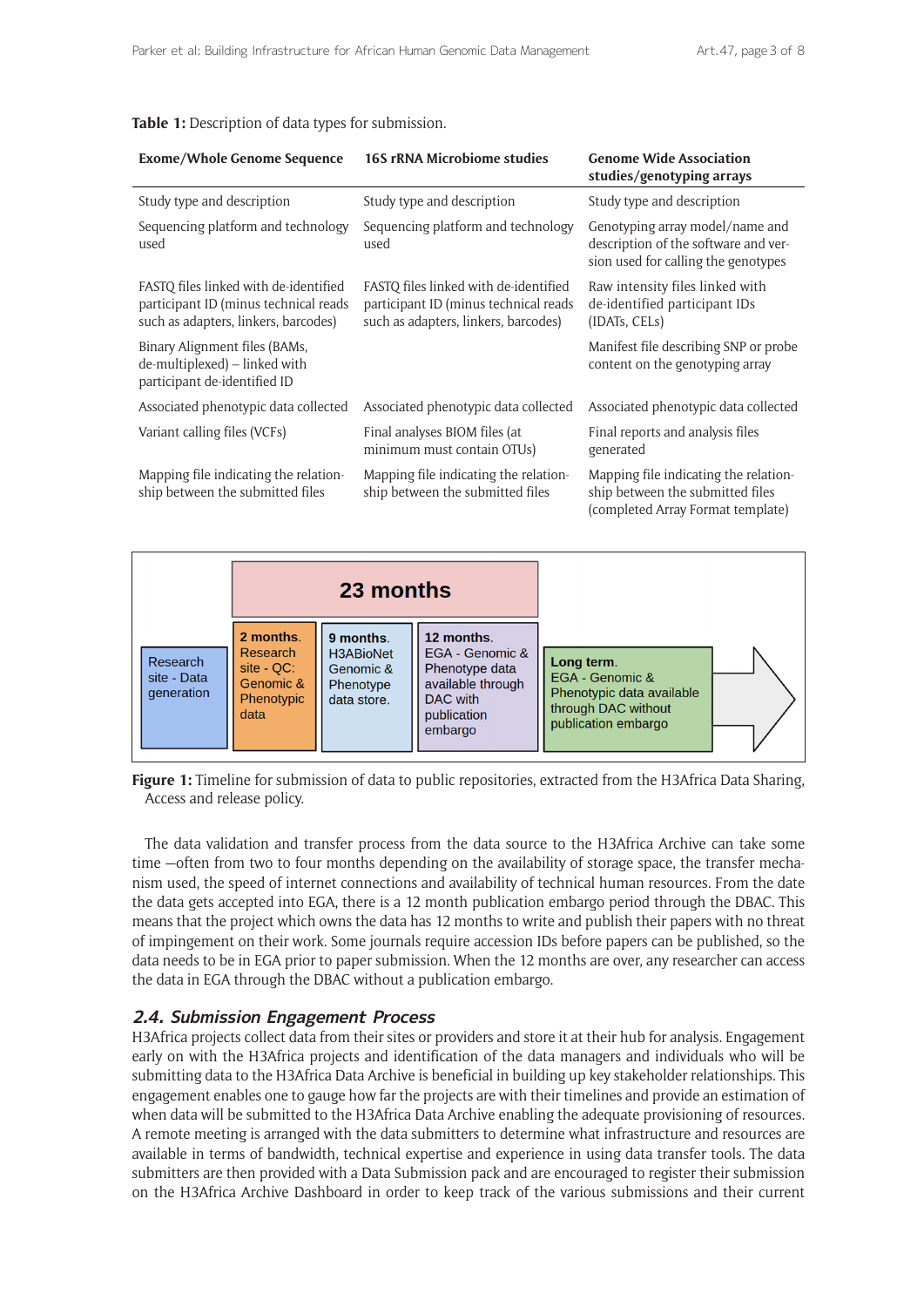status. The HDAT assists the data submitters in preparing and encrypting their data for submission through providing guidelines and a series of meetings (**Figure 2**).

## **2.5. Data Submission Request and Files**

The information collected that is commonly referred to as the Data Submission Request (DSR) includes organization, abstract, dataset name, description, estimated deadline for submission, data type, institutional reference ethics code, phenotype variables, file types, size, number of samples, cases, controls, and link to GitHub code used to generate the data and analysis. Two additional files needed are the blank copy of the Case Report Form (CRF) or Questionnaire and a blank copy of the Consent Form used to collect the data. Projects also sign the H3Africa Archive Statement Agreement, this document gives H3ABioNet the right to validate and submit the data to the EGA.

The H3ABioNet Archive Team sends a submission pack to the data submitter after receiving the initial intent to submit data The pack includes a copy of the DSR confirming the information from the project as well as the mapping files. These files vary depending on the kind of data, but should all include a phenotype data mapping file. The projects should all be collecting phenotype data, if they are not they specify this in the DSR. Phenotypes are mostly sex, ethnicity and country, but they are encouraged to include any other phenotype data collected in the Case Report Form (CRF).

## **3. Results**

As part of its role in H3Africa, H3ABioNet agreed to host the H3Africa Archive to implement the consortium's Data Sharing, Access and Release policy. This required the development of data submission policies, guideline documents and data infrastructure that was both secure and scalable. Below we describe the results of this infrastructure development.

## **3.1. The H3Africa Data Archive Infrastructure**

The H3Africa Data Archive physical infrastructure comprises three main components, a Landing Area server, a Vault server and Cold Storage. Initial scoping exercises were conducted to determine where the H3Africa Data Archive should be situated and to build a proof of concept. During the proof of concept (POC) stage, certain criteria were defined and online interviews conducted across H3ABioNet Consortium Nodes to assess their suitability to host the physical components of the H3Africa Data Archive. The Nodes are physically situated across various countries in Africa such as South Africa, Ghana, Nigeria, Morocco, Egypt, Senegal, Tunisia, Sudan, Kenya, Malawi, Uganda and Mauritius. These interviews focused on the following criteria:



**Figure 2:** Diagram showing the process for submission of data to the Archive and EGA.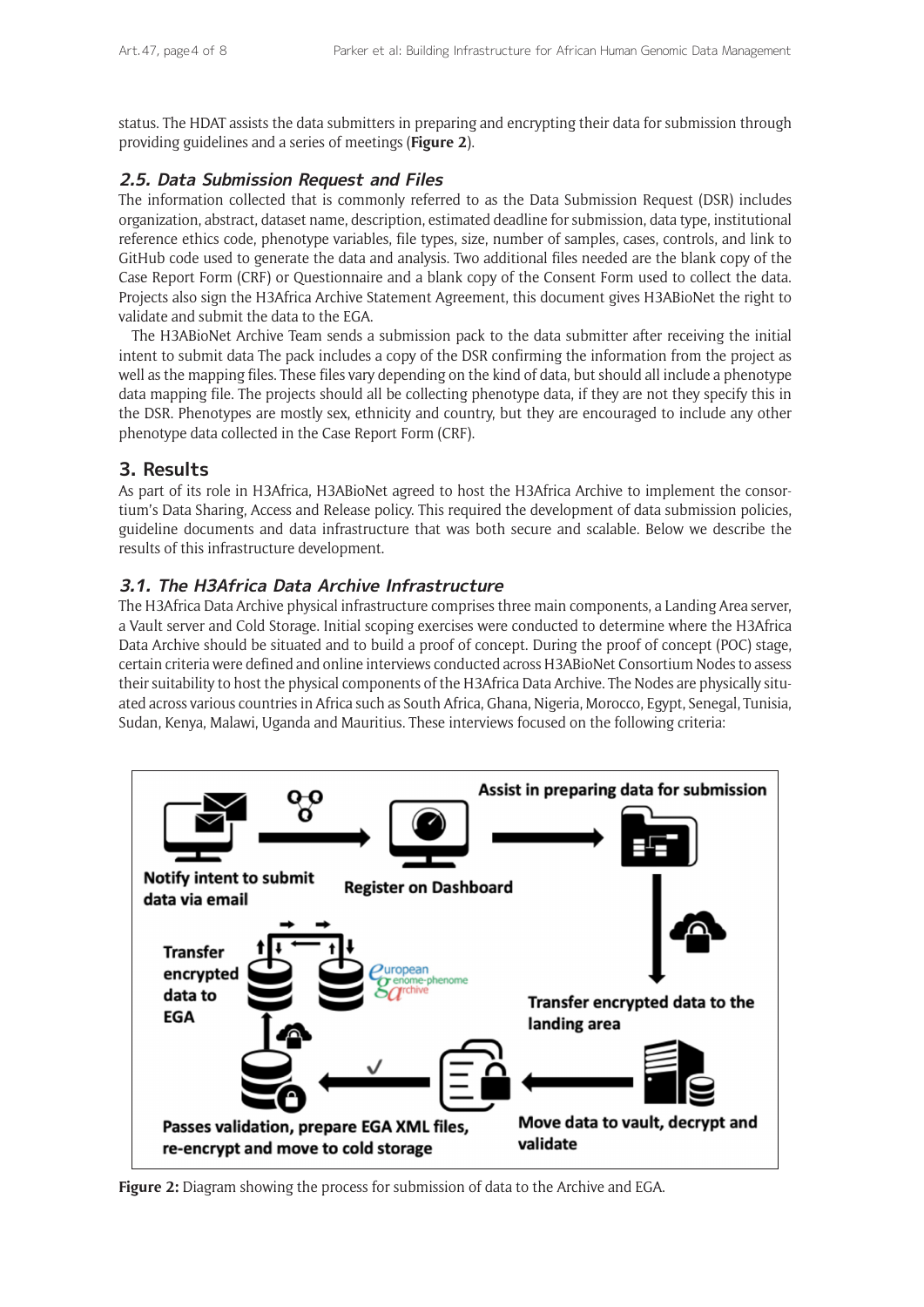- • Stable in country electrical supply
- Access to Uninterruptible Power Supplies (UPS) equipment
- • Access to electrical generator hardware
- Existing IT technical human resources
- • Existing IT infrastructure such as networking equipment, dedicated and secure datacenter room facilities
- • Data backup infrastructures
- • Ease of procurement

#### 3.1.1. Landing Area

The Landing Area is where all the incoming and outgoing data is stored. All data on this server is always stored in encrypted format, with the public encryption key used for incoming data provided by the HDAT to the projects. The current storage capacity on the landing area is 50 Terabytes and is located in the institution's DMZ (demilitarized zone). The firewall rules in the DMZ are not as strict as those on internal firewalls. We encourage the use of GridFTP for transfer of large data sets to the archive (Ananthakrishnan et al. 2015). This protocol allows multiple connections to be open at once, masking TCP latency problems; in our experience this performs well in an African setting, and there are good, free services that provide this. Data transfer from the archive to the EGA uses a UDP-based service.

#### 3.1.2. Vault

The Vault is a secure black-box server with tight access control policies in place. Data is validated in the Vault only, as it needs to be decrypted to do so. More details about validation are provided later. The HDAT works with the data submitter to fix any issues identified with the data during the validation phase. The server is also used for creating the XML schemas to submit the data to EGA. This is the only server where data is allowed to be decrypted. The Vault currently has access to 220 Terabytes of direct access storage (DAS).

#### 3.1.3. Archival (Cold) Storage

The archival storage is where data is stored for the 9 month incubation period. A copy of the data encrypted with a separate H3ABioNet public/private key pair is kept in archival storage while a second copy is encrypted using the EGA public key and submitted to the EGA. All data in archival storage is replicated to off-site secure storage for redundancy purposes. The archival storage is expandable up to 500 Terabytes.

#### 3.1.4. EGA Deposit Box

The EGA has made server space available for the H3Africa Consortium to deposit their data, also known as an EGA deposit box. Every entity submitted is given an accession ID, this includes samples, data sets, analyses, runs, experiments and others. Both the HDATand EGA teams have access to the EGA data deposit box. For security purposes, all data submitted to the EGA data deposit box is encrypted using the EGA encryption key before being transferred.

#### **3.2. Data Transfer**

The transfer of data to the EGA can take quite some time, depending on the data size and Internet speed. **Table 2** shows a typical example of how long a data set takes to reach the EGA.

Data submitted via the Internet is ingested into the Vault from the Landing Area (**Table 2**, step 1). Likewise, data that is due to be submitted to the EGA is moved from the Vault to the Landing Area. Due to network design, the only method of moving data between the Vault and Landing Area is via the network. It is not

**Table 2:** Example speeds for time for moving data within and between the Archive and EGA.

| From                 | To                              | Average<br>Mbp/s<br>(Megabits) | Average<br>Mb/s<br>(Megabytes) | Time to<br>transfer<br>(days) | <b>Size</b> |
|----------------------|---------------------------------|--------------------------------|--------------------------------|-------------------------------|-------------|
| Vault                | Landing Area                    | 120                            | 15                             | <sub>b</sub>                  | 8.9 TB      |
| 2 Other local server | EGA (Aspera)                    | 16                             | 2                              | 90                            | 8.9 TB      |
| Vault                | Hard Drive (directly into port) | 200                            | 25                             |                               | 8.9 TB      |
| Landing Area         | EGA (Aspera)                    | 240                            | 30                             |                               | 8.9 TB      |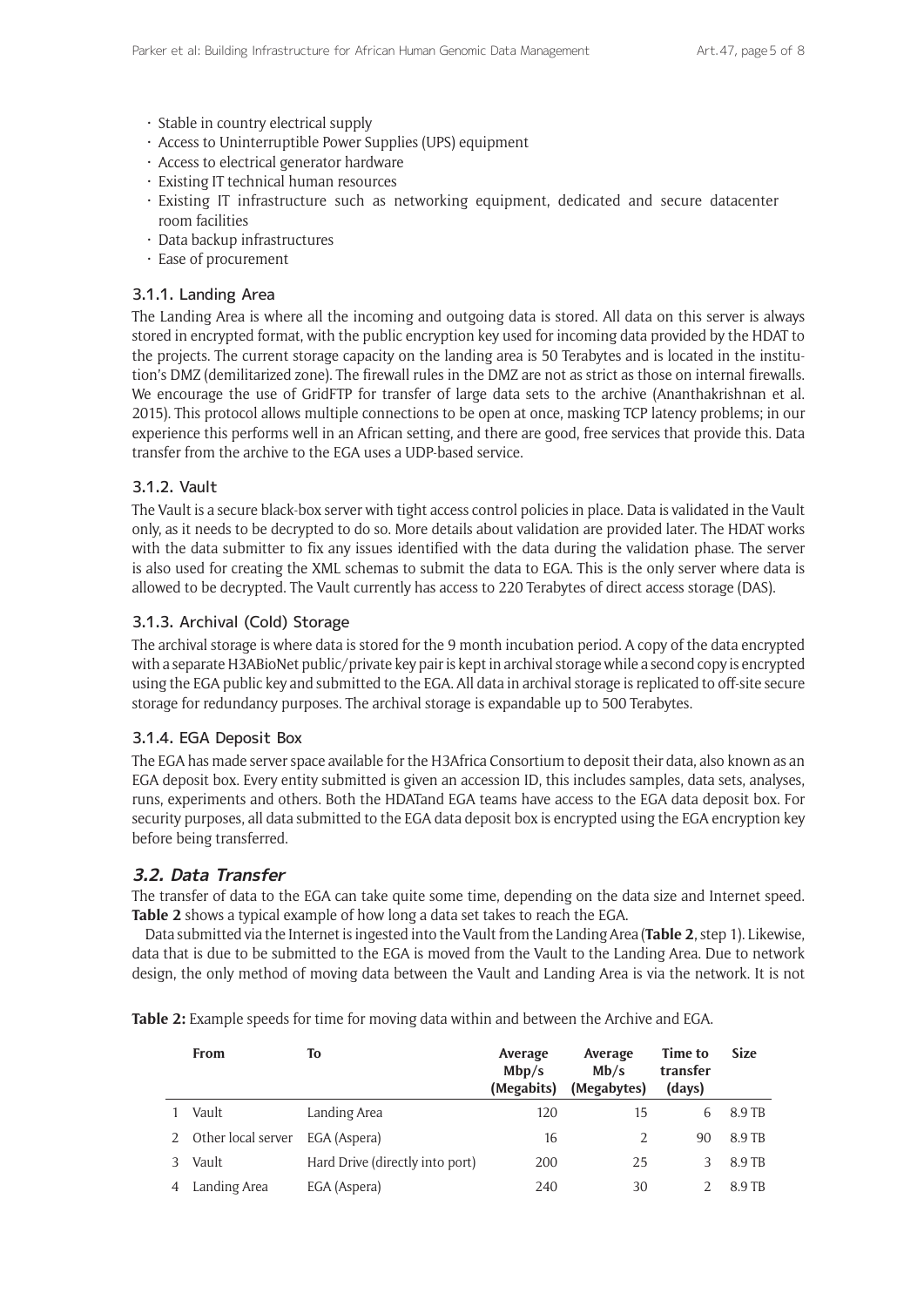currently possible to connect external USB storage to the Landing area. The slowest data transfer speeds are recorded when transferring data from a local server via the internal network to the EGA. This is largely due to the various firewalls and packet inspection tools implemented along the data transfer path. As expected, connecting a high speed USB storage device directly to the Vault server yields higher transfer rates. The data transfer rate shown in **Table 2** (step 3) was conducted using a USB 3.0 enabled storage device. The Landing Area is located in the institutional DMZ, as data transfers to and from this server have been optimised for Internet based data transfers which yields the fastest transfer speeds.

As is evident from **Table 2**, data transfers are a challenge when Internet speeds are slow and resources are limited. The data archive's preferred online data transfer mechanism is "Globus Online" which uses GridFTP (Foster et al. 2011), while EGA uses Aspera. The Aspera and Globus Online (GO) data transfer applications are optimised to efficiently and securely transfer data between two points on a public or private network (Madduri et al. 2014). Both applications have security and fault recovery built into the system which sets it apart from traditional data transfer methods such as FTP (file transfer protocol). The fault recovery measures work by setting checkpoints as data is successfully delivered to its destination. In the event of a network failure, when the transfer is restarted, GO or Aspera will pickup from the last checkpoint, compared to FTP which would require restarting the entire copy (Lappalainen et al. 2015).

## **3.3. Encryption**

The primary aim of data encryption is to secure the genomic data (Mahdi et al. 2018). Encryption works by encoding data using a secret private key. The data is only accessible or readable when using the matching public key to decrypt it. Without the private key, the data is inaccessible, making it a suitable method of securing data whilst in transit across public networks such as the Internet. Encryption to EGA has a separate public key which is built into the EGACryptor tool. A major challenge of encryption is that it takes longer to encrypt or decrypt a file compared to using a standard password to protect the file. It also requires additional storage space up to three times the size of the raw data. This is not much of an issue when working with small data sets, but for larger data sets, such as genomic data, storage space for encryption becomes an important factor. To encrypt 1 Terabyte of data can take approximately 1 hour and 30 minutes. This varies depending on the file type and amount of resources used on the server at a particular time.

#### **3.4. Archive Dashboard**

The Archive Dashboard is a web application that was built to keep track of data submissions from the data submitters. The dashboard tracks all the progress of the submissions in an intuitive user friendly interface. A user is able to register, login and fill in a data submission request form. The HDAT will respond by assisting the data submitter with the submission pack and file formats. Funders or project managers can login to the dashboard with different access rights to view the progress of data from first engagement to submission to the EGA.

#### **3.5. Current status of the Archive**

At the time of writing, a total of 9 data sets have been submitted to the H3Africa Archive and the EGA. The total size of all the data sets submitted is 118.7 Terabytes with the average data set being 13.2 Terabytes. There are currently two studies that have been submitted to the EGA. The AWI-Gen Pilot Study (accession number: EGAS00001002482) is accessible via the EGA and the H3Africa Chip (accession ID: EGAS00001002976) is currently under embargo and expected to be accessible to the greater scientific community soon. More datasets are expected to be submitted to the H3Africa Data Archive in the near future.

## **4. Discussion and Conclusions**

In order to implement the H3Africa data sharing policies, we developed what to our knowledge is the first human genomic data archive in Africa. There were many challenges encountered in the development of the infrastructure, most notably in data transfers when moving data around the globe and specifically across the African continent. Common challenges include:

- $\cdot$  Researchers or data owners not wanting to share their data
- • Communication issues
- Technical issues, such as slow internet speeds or expensive bandwidth
- • Available server compute resources, available storage space or familiarity with data transfer technologies
- Data governance which restricts the movement of genomic data across borders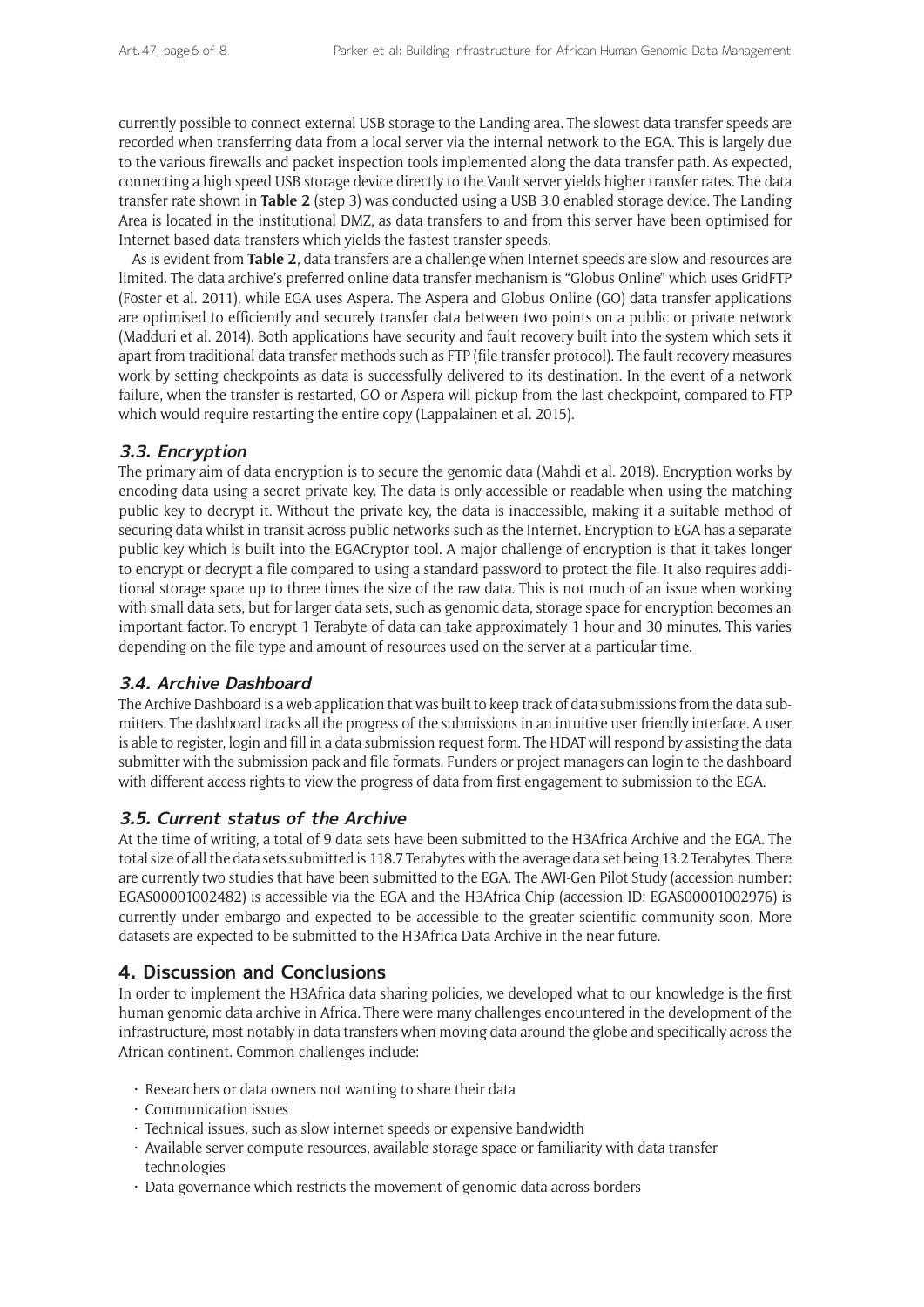The H3Africa Archive, though developed to address internal needs of the consortium, provides a useful proof of concept for the possibility of establishing local EGA facilities. It was designed based on the EGA architecture, and ensures data security and conversion into EGA formats. A similar infrastructure could be used for other genomic data where an archive of files is required with built in secure storage, off-site replication and data transfer procedures. Our experience has demonstrated that significant long-term resources are required for such an infrastructure, including both human and computational. We also recognize the value in data sharing initiatives as researchers and funders move increasingly to an open science ethos. Researchers from the project sites can benefit tremendously from the data sharing capabilities of the Internet. In addition to having access to international data sets, by submitting their data to public data archives such as the EGA, they expose their research to the greater scientific community which in itself holds many benefits.

## **Competing Interests**

The authors have no competing interests to declare.

#### **References**

- **Ananthakrishnan, R, Chard, K, Foster, I** and **Tuecke, S.** 2015. Globus Platform-as-a-Service for Collaborative Science Applications. *Concurrency and computation: Practice & experience*, 27(2): 290–305. DOI: <https://doi.org/10.1002/cpe.3262>
- **Aronson, SJ** and **Rehm, HL.** 2015. Building the foundation for genomics in precision medicine. *Nature*, 526(7573): 336–342. DOI: <https://doi.org/10.1038/nature15816>
- **Christensen, KD, Dukhovny, D, Siebert, U** and **Green, RC.** 2015. Assessing the Costs and Cost-Effectiveness of Genomic Sequencing. *Journal of personalized medicine*, 5(4): 470–486. DOI: [https://doi.org/10.3390/](https://doi.org/10.3390/jpm5040470) [jpm5040470](https://doi.org/10.3390/jpm5040470)
- **Cock, PJA, Fields, CJ, Goto, N, Heuer, ML** and **Rice, PM.** 2010. The Sanger FASTQ file format for sequences with quality scores, and the Solexa/Illumina FASTQ variants. *Nucleic Acids Research*, 38(6): 1767–1771. DOI: <https://doi.org/10.1093/nar/gkp1137>
- **de Vries, J, Tindana, P, Littler, K, Ramsay, M, Rotimi, C, Abayomi, A, Mulder, N** and **Mayosi, BM.** 2015. The H3Africa policy framework: Negotiating fairness in genomics. *Trends in Genetics*, 31(3): 117–119. DOI: <https://doi.org/10.1016/j.tig.2014.11.004>
- **Dyke, SOM, Linden, M, Lappalainen, I, De Argila, JR, Carey, K, Lloyd, D, Spalding, JD, Cabili, MN, Kerry, G, Foreman, J, Cutts, T, Shabani, M, Rodriguez, LL, Haeussler, M, Walsh, B, Jiang, X, Wang, S, Perrett, D, Boughtwood, T, Matern, A** and **Flicek, P.** 2018. Registered access: Authorizing data access. *European Journal of Human Genetics*, 26(12): 1721–1731. DOI: [https://doi.org/10.1038/s41431-](https://doi.org/10.1038/s41431-018-0219-y) [018-0219-y](https://doi.org/10.1038/s41431-018-0219-y)
- **Foster, I.** 2011. Globus online: Accelerating and democratizing science through cloud-based services. *IEEE Internet Comput*, 15: 70–73. DOI:<https://doi.org/10.1109/MIC.2011.64>
- **Goldfeder, RL, Wall, DP, Khoury, MJ, Ioannidis, JPA** and **Ashley, EA.** 2017. Human Genome Sequencing at the Population Scale: A Primer on High-Throughput DNA Sequencing and Analysis. *American Journal of Epidemiology*, 186(8): 1000–1009. DOI: <https://doi.org/10.1093/aje/kww224>
- **H3Africa Consortium, Rotimi, C, Abayomi, A, Abimiku, A, Adabayeri, VM, Adebamowo, C, Adebiyi, E, Ademola, AD, Adeyemo, A, Adu, D, Affolabi, D, Agongo, G, Ajayi, S, Akarolo-Anthony, S, Akinyemi, R, Akpalu, A, Alberts, M, Alonso Betancourt, O, Alzohairy, AM, Ameni, G,** et al. 2014. Research capacity. Enabling the genomic revolution in Africa. *Science*, 344(6190): 1346–1348.
- **Hsi-Yang Fritz, M, Leinonen, R, Cochrane, G** and **Birney, E.** 2011. Efficient storage of high throughput DNA sequencing data using reference-based compression. *Genome Research*, 21(5): 734–740. DOI: <https://doi.org/10.1101/gr.114819.110>
- **Lappalainen, I, Almeida-King, J, Kumanduri, V, Senf, A, Spalding, JD, Ur-Rehman, S, Saunders, G, Kandasamy, J, Caccamo, M, Leinonen, R, Vaughan, B, Laurent, T, Rowland, F, Marin-Garcia, P, Barker, J, Jokinen, P, Torres, AC, de Argila, JR, Llobet, OM, Medina, I** and **Flicek, P.** 2015. The European Genome-phenome Archive of human data consented for biomedical research. *Nature Genetics*, 47(7): 692–695. DOI: <https://doi.org/10.1038/ng.3312>
- **Madduri, RK, Sulakhe, D, Lacinski, L, Liu, B, Rodriguez, A, Chard, K, Dave, UJ** and **Foster, IT.** 2014. Experiences Building Globus Genomics: A Next-Generation Sequencing Analysis Service using Galaxy, Globus, and Amazon Web Services. *Concurrency and computation: practice & experience*, 26(13): 2266– 2279. DOI: <https://doi.org/10.1002/cpe.3274>